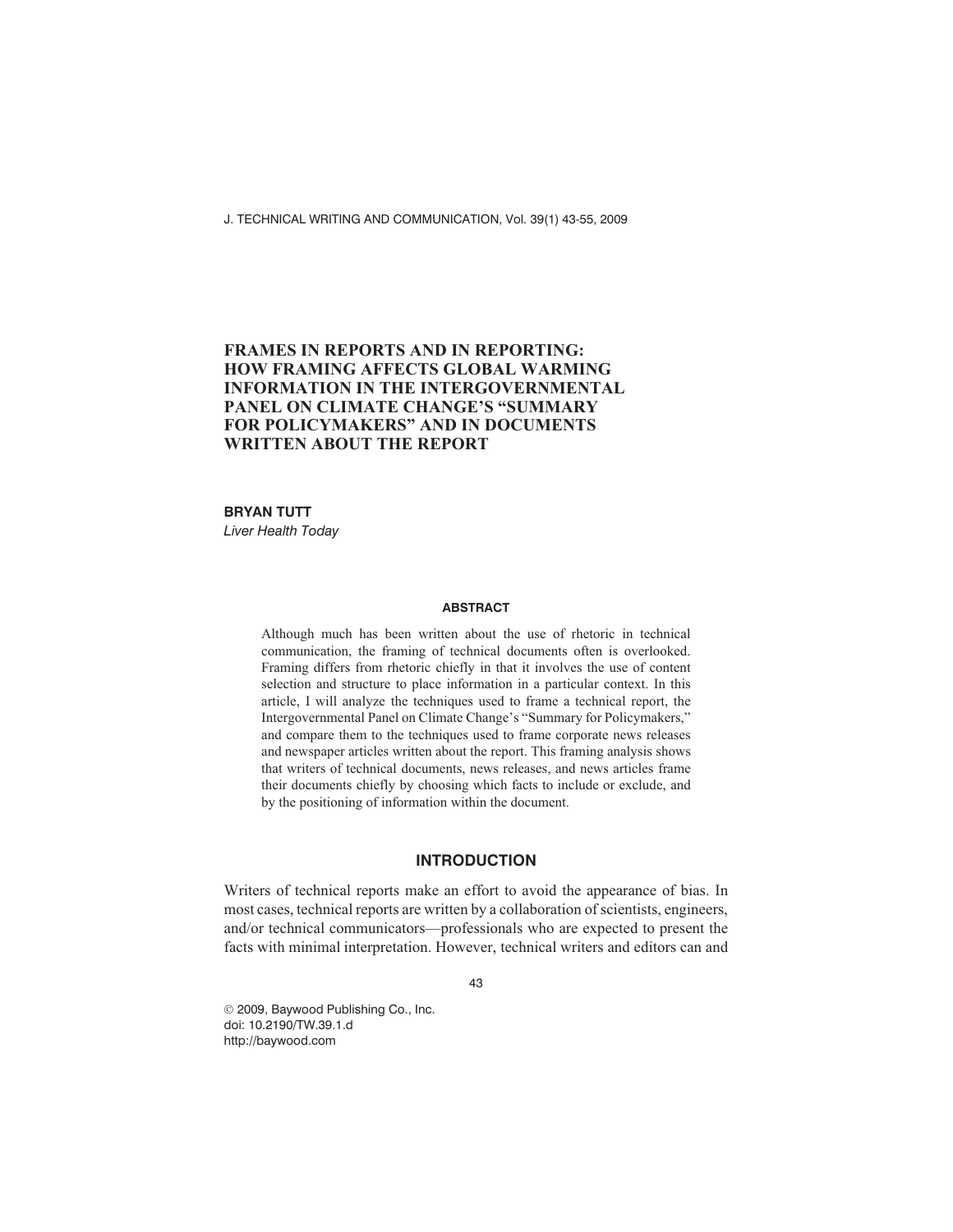do use textual and structural elements to frame the information in their reports that is, they present the information in a certain context. Likewise, journalists, who are bound ethically to be impartial, nevertheless are able to frame news articles and remain within the boundaries of their ethical guidelines. The worlds of journalism and technical communication collide when journalists write news articles based in whole or in part on technical documents such as reports. A journalist writing a news article about a technical report must summarize and explain the information and recommendations in the document, and in order to do this, the journalist must frame the information somehow.

Because of the impact of framing on journalism ethics, scholars of journalism have studied the concept in depth. Many definitions of framing apply strictly to journalism, such as this one given by Boyle and others:

Framing involves several aspects of a story, including how it is structured, what information is included, and what tone is adopted. In general, framing is defined in terms of the organizing principles used to construct press accounts [1, p. 274].

Shannon defines framing in more general terms as "an organizing principle by which structure is applied to reality through the use of selection, emphasis, exclusion, and elaboration" [2, p. 330].

Rather than define the concept of framing, Aday describes frames and provides an example:

In other words, a frame is a more encompassing concept than a microattribute, what McCombs and Ghanem, borrowing from Gamson and Goffinan, call the central organizing idea of an object or issue, one that includes a specific set of attributes. For example, a story about a presidential debate might employ the macro-level frame of "horse race" through the use of sports metaphors and a focus on the strategic advantages candidates gained or lost. At the same time, it might emphasize the micro-level attributes of the participants' personalities rather than their qualifications. The framing literature leads us to take particular interest in frames as potentially powerful influences on audience attitudes because they provide a master narrative within which information contained in the story is understood by audiences [3, p. 767].

From this description, we see that although framing may involve the use of rhetorical devices such as metaphor, framing essentially is organization. Writers use rhetoric to persuade the reader; they use framing to present information in a particular context. In the example above, rhetoric could have been used to show readers one candidate in a favorable light, but instead framing casts all the candidates in the same light.

Because I will be discussing the framing of both press articles and technical documents in this article, I will use a broad working definition of framing as the inclusion or exclusion of content combined with the use of structural, style, and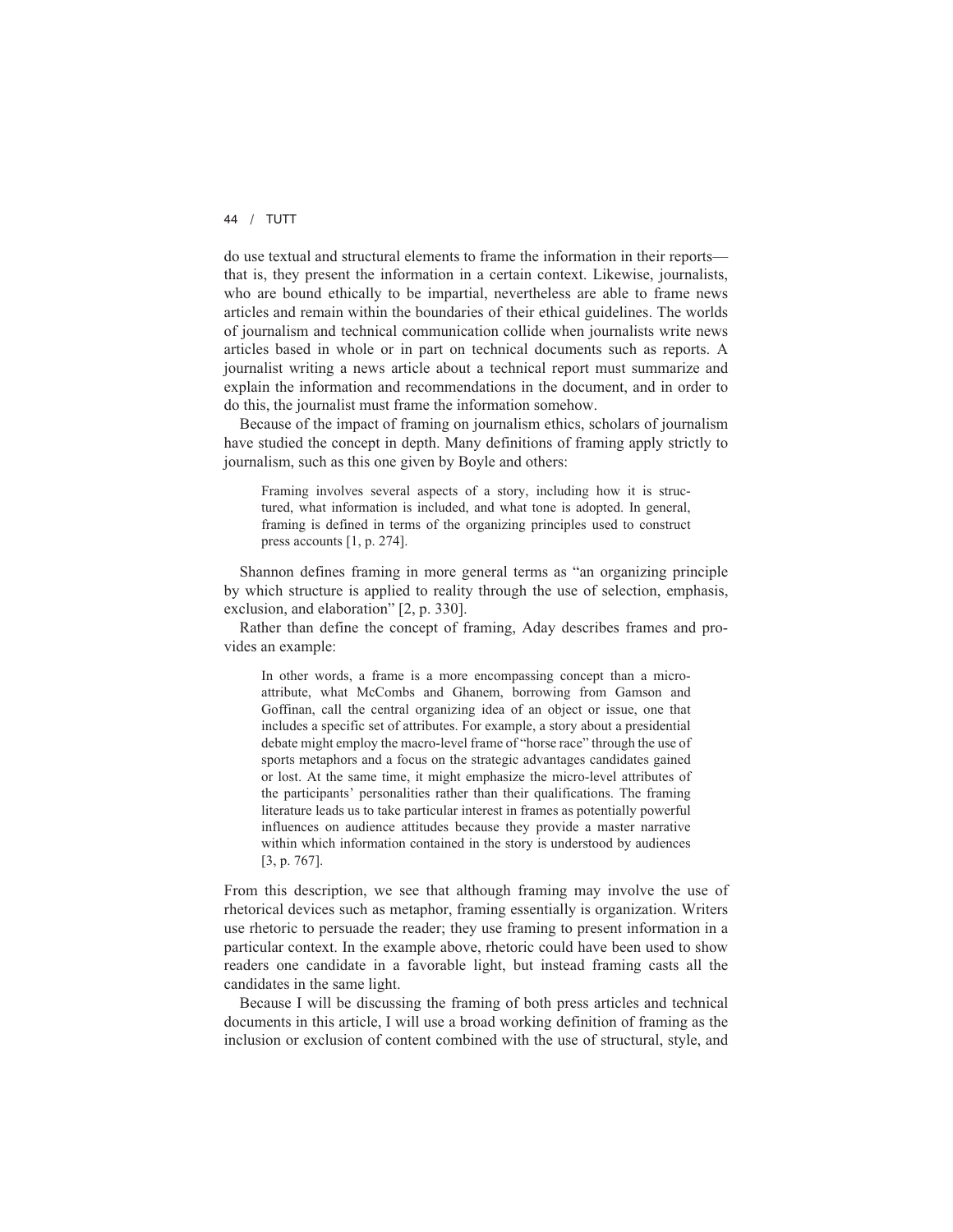design elements in order to provide a context for the information presented in a document. In this article, I will analyze the framing of a technical report by the Intergovernmental Panel on Climate Change. Then I will analyze news articles written about the report and corporate news releases responding to the report. This analysis will demonstrate how the same information can be framed differently in separate documents, coming from different sources, to advance an editorial or corporate agenda.

## **ETHICAL FRAMING**

Technical communicators frame documents using techniques similar to those used by journalists, and they face similar ethical considerations. Technical communicators may be ethically obligated to frame information in a certain way, depending on the situation. Warning labels, for example, must include only the most important information and thus are framed by the inclusion and exclusion of information plus a clear, concise style. These framing elements are enhanced by design elements such as bold print or color to distinguish them from other text.

Like warning labels, risk assessments must be written and framed with the consideration that lives could be at stake. Grabill and Simmons suggest that technical communicators should frame risk assessments as an interactive process that creates consent among the various parties involved in the risk management process:

The meaning and value of risk in a given situation is a function of multiple and sometimes competing discourses. In this way, controversy about risk is reframed not as a problem or a negotiation between two parties (the risk maker and the audience) but as a complex web of stakeholders and positions that contribute to the meaning of risk in a given situation [4, p. 428].

According to Grabill and Simmons, reframing risk assessment as a collaborative process can diminish competition within an organization by flattening the organization's power structure. Grabill and Simmons see technical writers, particularly those involved in risk assessment, as having an ethical duty to do more than merely state facts about risk in order to encourage cooperation. "We have argued that technical communicators as user advocates can bring about more participatory and ethical decision making processes," they say in their conclusion [4, p. 436].

Journalists, like technical communicators, have an ethical duty to state facts accurately. Journalists also have an ethical duty to be unbiased. According to Article V of the *American Society of Newspaper Editors Statement of Principles,* "Sound practice [. . .] demands a clear distinction for the reader between news reports and opinion. Articles that contain opinion or personal interpretation should be clearly identified" [5].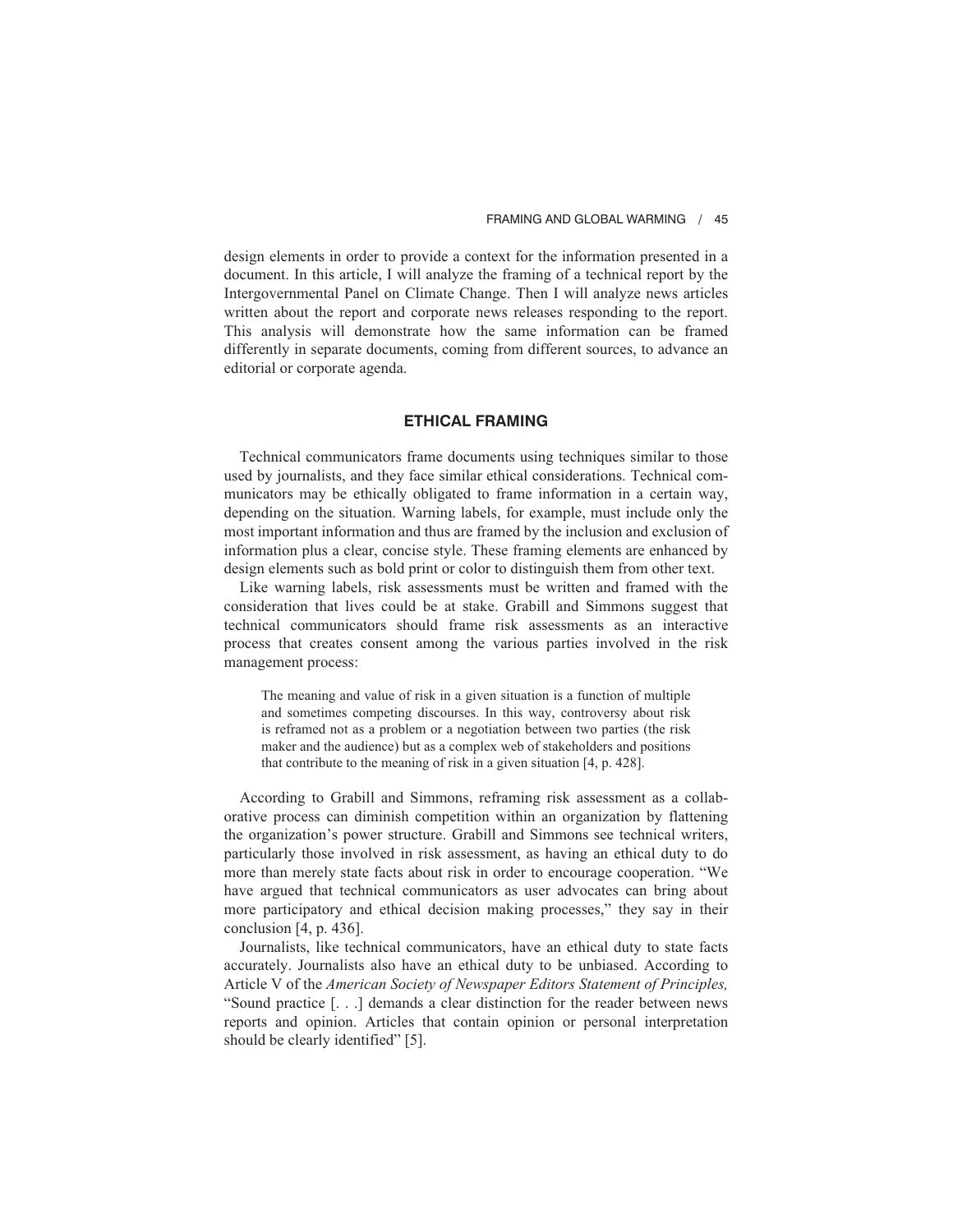This ethical obligation to state fact rather than opinion, however, does not prevent reporters and editors from framing news stories in such a way as to highlight certain facts or to encourage readers to take action. In fact, proponents of the movement known as public journalism argue that journalists have an obligation as citizens to "structure reporting around concern for the well-being of society" [6, p. 674]. Far from denouncing framing as a practice that distorts facts, Parisi says framing is an inevitable part of news writing:

Public journalism too moves from the idea that news writing does not directly mirror reality; it acknowledges that the facts must be framed somehow, and should be framed by asking systematically how social problems can be solved and by tracing opportunities and obstacles [6, p. 681].

#### **METHODS**

In this article, I will examine the framing of a technical report as well as documents from other sources—news releases and news articles—which were written about the report. I will seek to answer three questions. First, what techniques are used to frame each document? Second, how does this framing support other rhetorical devices used by the authors? Third, how does framing affect the information flow from the source document (the IPCC report) to the documents written about the report?

I will conduct this analysis by first observing how the report itself is framed, then by observing how the documents written about the report are framed. Of special note will be any occurrences of Kuypers's four reportorial practices of sandwiching anti-position statements between pro-position statements, lopsided use of sources, labeling, and omission of alternate facts [7, pp. 193-194].

I will determine the effect of information flow in the intertextual chain by noting references to the report (in the form of direct and indirect quotations) and comments about the report. I will note references to other documents in the cohort, as well as any patterns that emerge in these intertextual chains, particularly if these patterns affect the framing of the documents or the flow of information from one document to the next.

As Solin points out, intertextual chain analysis can be useful in determining how a document is framed:

The strength of chain analysis is that it allows systematic microlevel description of phenomena taking place in textual interaction. [. . .] First, it illustrates the importance of genre in determining how claims from other domains are framed. It shows that claims do not travel in the public sphere intact, but that their mediation is accomplished through institutional filters [8, p. 288].

Intertextual chain analysis is one of many rhetorical aspects intertwined with framing analysis. Because many framing tools are also rhetorical tools, this framing analysis will resemble in some ways a rhetorical analysis. Of Aristotle's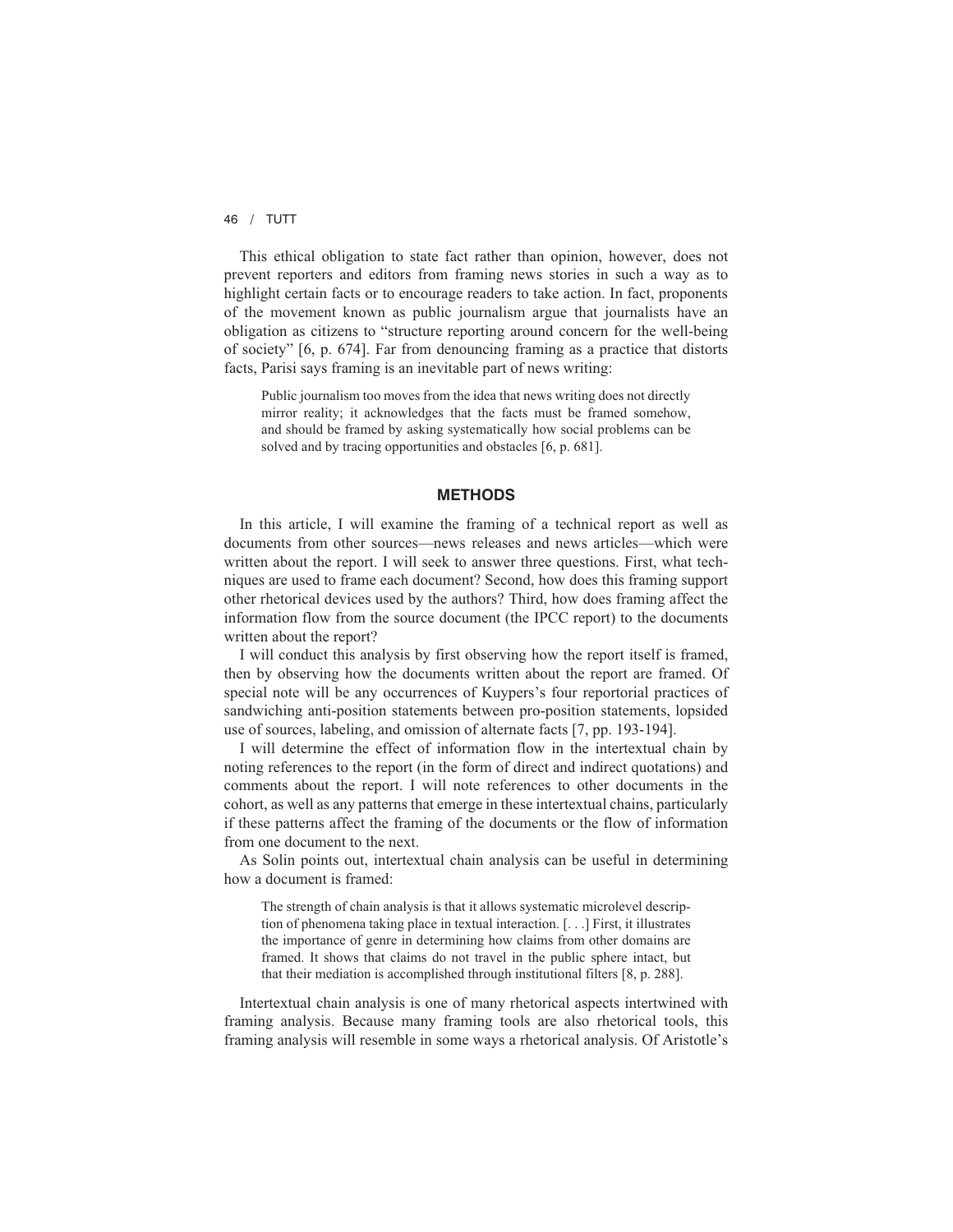five canons of rhetoric, three—arrangement, style, and delivery—directly affect framing. But I am concerned with these—and with the use of logos, ethos, or pathos—only as they relate to the structure and style elements that help frame the document.

Because I will first examine the framing of a scientific document, I will briefly discuss the rhetoric of science, which Harris defines as "the study of suasion in the interpretation of nature" [9, p. 284]. Scholars of either science or rhetoric understand that all scientific documents have some rhetorical elements, but these elements often are ignored by readers. As Segal and Richardson put it, "[. . .] the rhetorical victory of scientists is that they have so fully persuaded us that we are, with them, in a world beyond rhetoric that we sometimes forget it was rhetoric itself that made us believe that we were" [10, p. 144].

Like rhetoric, framing often is subtle in science writing. As we have seen, framing is closely tied to rhetoric because it uses some rhetorical tools to present information in a particular context. Gross describes this context as a world view: "[. . .] through style, scientific communication conveys, along with the information it contains, a world view, a view of the world as the causal interaction of physical objects and events" [11, p. 935]. Gross's comments indicate that the scientific world view provides part of the frame for scientific writing.

## **THE IPCC REPORT**

The source document for this study is the 23-page report, "Summary for Policymakers," released on April 6, 2007, by Working Group II of the Intergovernmental Panel on Climate Change (IPCC) Fourth Assessment Report. The cohort of documents written about the IPCC report includes five news articles from media sources and two news releases from oil companies responding to the report. Thus we will observe the techniques used to frame a report written by supposedly objective authors to inform government officials as well as the techniques used to frame news articles written by supposedly objective journalists to inform the general public.

I chose "Summary for Policymakers" as the source document for this analysis because it is one of several IPCC reports that are changing public opinion about global warming. "Summary for Policymakers" might prove to be the most influential of these reports because of the target audience stated in its title.

For the most part, "Summary for Policymakers" is framed as being objective and scientific, but buried within this framework is a call to action. The tone of the report is objective and impersonal. The report is written almost entirely in the third person, with the word "we" being used only twice: "From the current Assessment we conclude [. . .]" [12, p. 2] and "At present we do not have a clear picture of the limits to adaptation, or the cost [. . .]" [12, p. 18].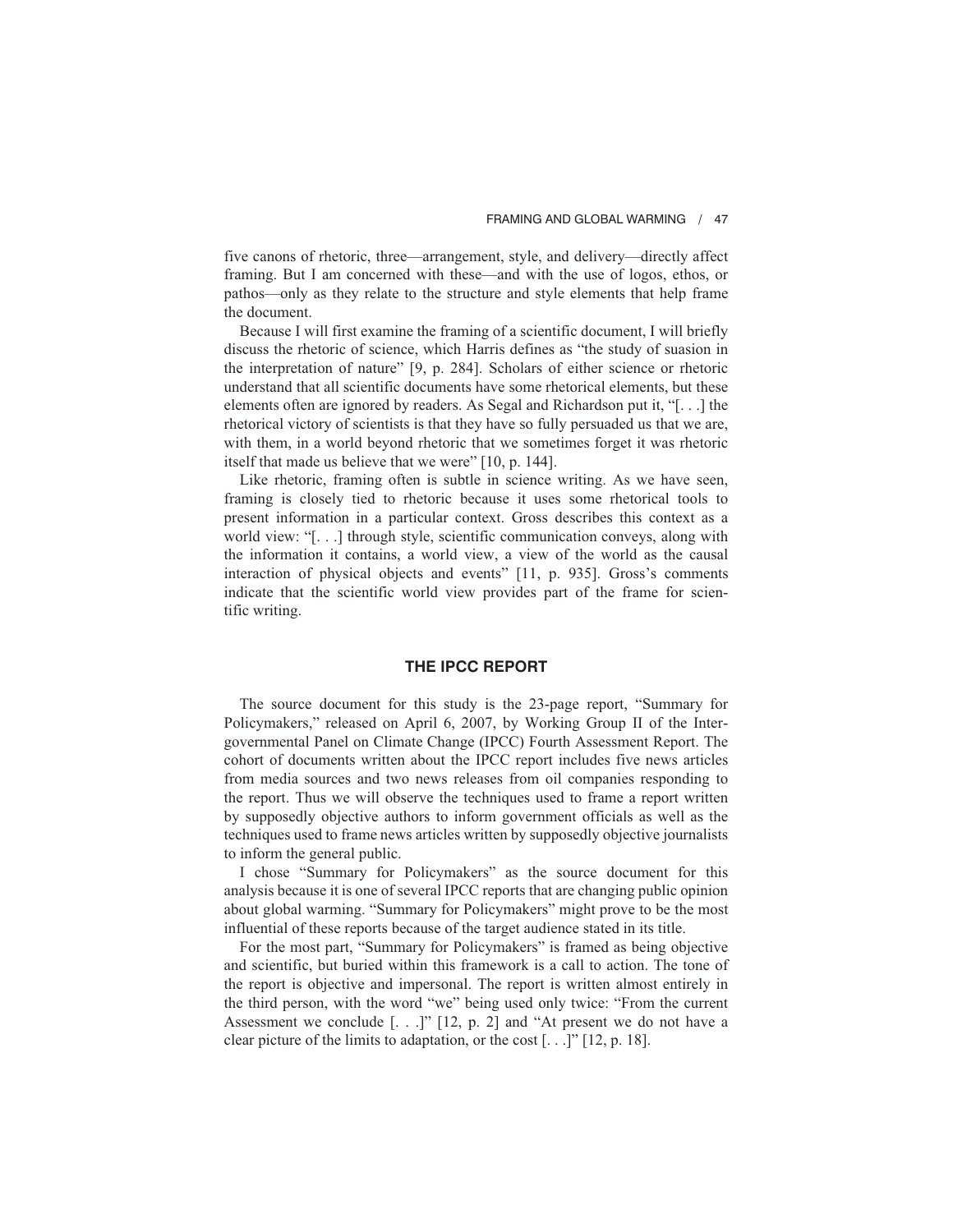The language of the report is understated, especially where it concerns human suffering. Here, the report discusses some expected impacts of climate change in Africa:

Agricultural production, including access to food, in many African countries and regions is projected to be severely compromised by climate variability and change. The area suitable for agriculture, the length of growing seasons and yield potential, particularly along the margins of semi-arid and arid areas, are expected to decrease. This would further adversely affect food security and exacerbate malnutrition in the continent. In some countries, yields from rain-fed agriculture could be reduced by up to 50% by 2020 [12, p. 10].

Instead of using words like famine or starvation, the report describes "access to food" being "compromised" and "food security" being "adversely affected." These terms make crop failure and drought sound more like an inconvenience than a disaster. "Malnutrition"—itself a clinical term—is the only word in the paragraph that gives any indication of the human suffering that can be expected to take place over the next 13 years.

While the element of human suffering is not emphasized in the report, it is not ignored, either. The report does not sugar coat the possibility of "increased deaths, disease and injury due to heat waves, floods, storms, fires and droughts" [12, p. 9]. The word "death" and its less dramatic synonym, "mortality," each appear five times in the report.

The design of the document is subdued for the most part, as one would expect from a scientific document. There are only three uses of color in the report: a map, a chart, and the endboxes [12, pp. 5, 15, 22-23]. The only graphic elements on the cover page are solid horizontal rules.

Within each section of the report, bold subheadings serve as navigation aids. Written as complete sentences, these subheads provide a thumbnail sketch of the text to follow, functioning as both subheadings and pullouts. These subheadings help to frame the document by emphasizing certain statements in the text. For example, the subheadings "Adaptation will be necessary to address impacts resulting from the warming which is already unavoidable due to past emissions" and "A portfolio of adaptation and mitigation measures can diminish the risks associated with climate change" clearly advocate certain actions and help frame the document as a call to action [12, pp. 18, 20].

# **NEWS ARTICLES ABOUT THE REPORT**

The dual framing of the report as both a subdued factual report and a call to action is a function of the multiple authors who contributed to the report and their multiple agendas. According to Borenstein's account in the Associated Press, there was quite a bit of conflict between the scientists, who wanted more of a call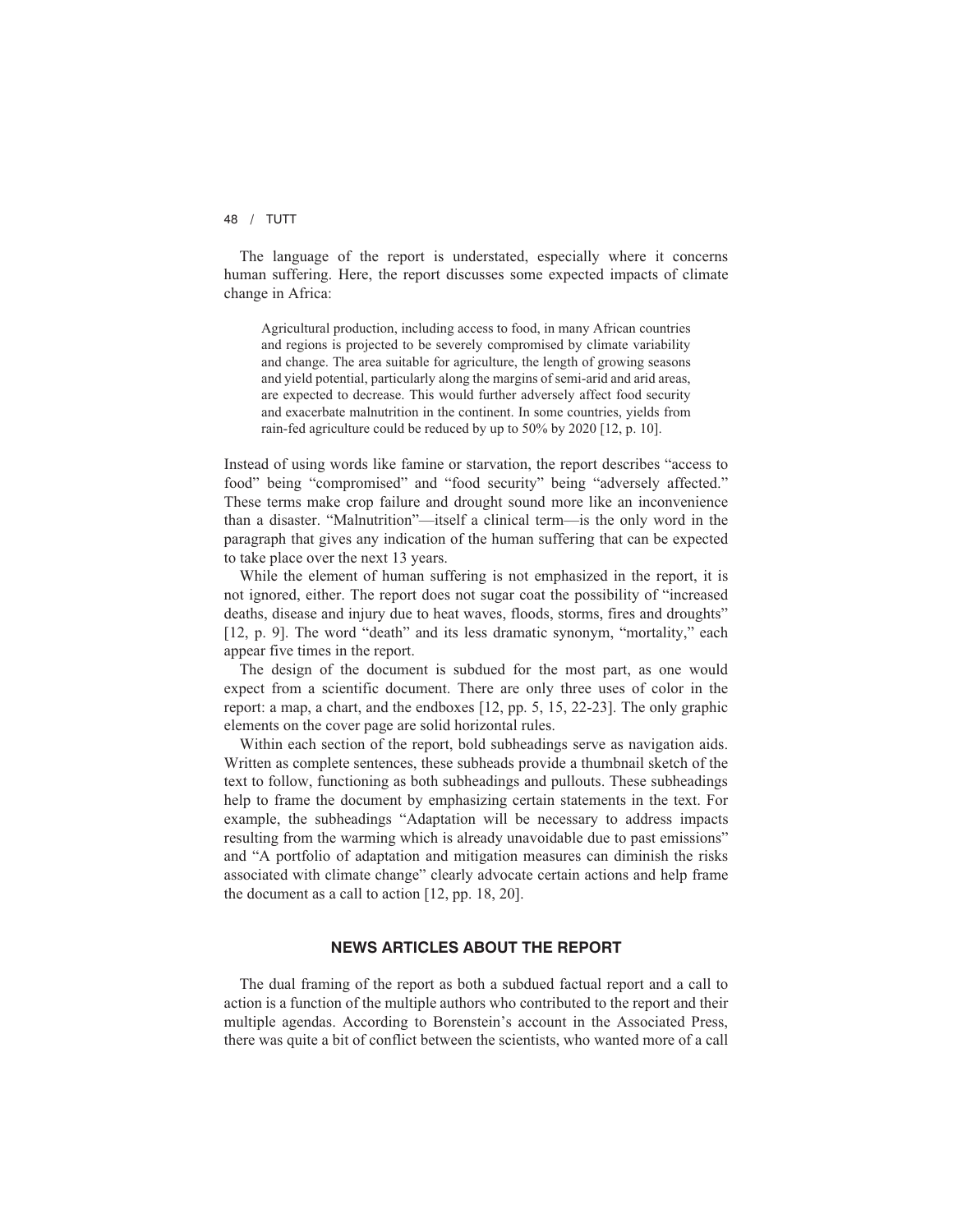to action, and diplomats from some countries, who wanted to understate certain information:

A comparison of the original document, written by scientists, and the finished paper showed major reductions in forecasts for hunger and flooding victims. Instead of "hundreds of millions" of potential flood victims, the report said "many millions." A key mention of up to 120 million people at risk of hunger because of global warming was eliminated [13].

The paragraph above illustrates how information can be changed through the intertextual chain to frame documents in a particular way: from "hundreds of millions" in the original draft, to "many millions" in the final report, and back to "hundreds of millions" in a news article.

While shedding light on the process that helped frame the report, Borenstein very carefully frames his own document as a narrative of the conflict, casting the scientists as heroes and diplomats as cowards or villains. Borenstein labels scientists as "data-driven," implying that they are interested only in facts and have no hidden agenda. The scientists are trying to warn against the dangers of "increased flooding, hunger, drought and diseases." Diplomats fall into two categories: those labeled as "nuanced offend-no-one diplomats" and those who "play hard ball."

Borenstein de-emphasizes a quote by diplomat Yvo de Boer, who defends the toned-down language of the final report, by sandwiching the quote between a pro-scientist quote from a Greenpeace observer and a statement that "those involved agree that the science is accurate and that global warming is changing the planet and projected to get much worse."

Borenstein uses lopsided sources to frame the story in favor of the scientists' position. He cites the report itself once, to illustrate the change from "hundreds of millions" to "many millions," but he concludes the article by quoting five statements from the scientists' technical summary. These statements, which he says are facts not included in the final report, range in length from one to three sentences each and are described in a quote from a scientist as "the real facts." Once again Borenstein goes back up the intertextual chain to quote a technical summary that supports his frame rather than quoting the report that is the subject of his article.

A *New York Times* story by Kanter and Revkin also mentions the conflict between scientists and diplomats, but the *Times* story is framed as a call to action. The scientists are portrayed as authority figures and experts, while the diplomats "watered down" the language of the report [14]. But unlike Borenstein, Kanter and Revkin do not portray the report as being too mild; they frame the information in the report as the irrefutable evidence prompting their call to action.

Their references to the report treat it as absolute fact. The report has authority because it was authored by "hundreds of scientists." It "described how species, water supplies, polar ice sheets, and regional climate conditions were already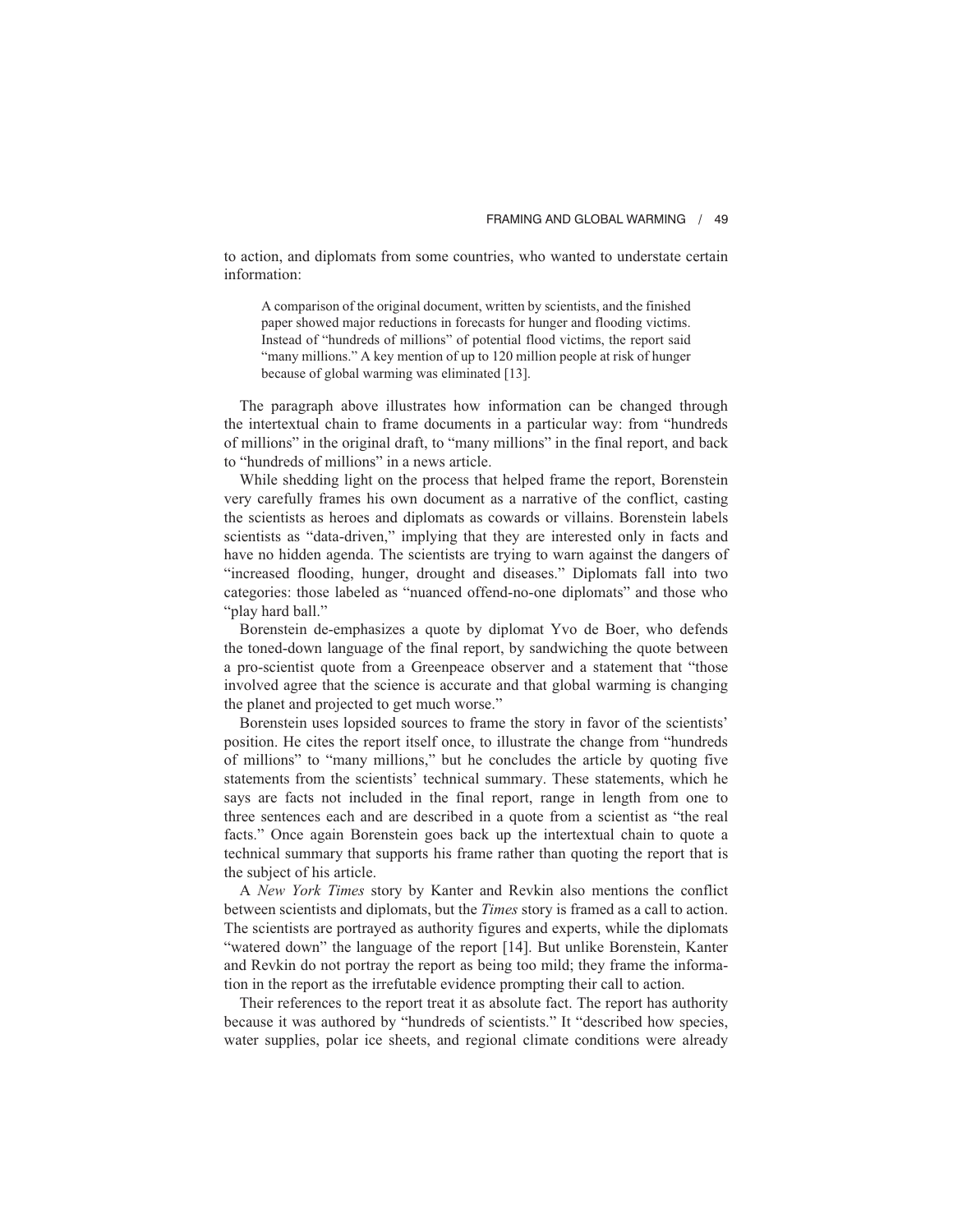responding to the global buildup of heat." Thus, Kanter and Revkin build their frame by presenting a problem: human-caused global warming is real, it is already happening, and the scientific evidence is so overwhelming that it could not be refuted even by government officials from China, Saudi Arabia, and Russia. By mentioning these three governments, for which most American readers have no particular love, Kanter and Revkin encourage the reader to help build the frame.

Having established the report as absolute truth, Kanter and Revkin also cite the report as the source of the call to action:

The report, written by hundreds of scientists and reviewed by outside experts and government officials, warned that adaptation is essential because temperatures and seas will inevitably rise for decades [. . .]. But it said that efforts to reduce emissions could reduce, delay or avoid some of the harmful outcomes [14].

Kanter and Revkin make lopsided use of sources to frame their document by quoting six scientists about the severity of the situation and the urgency of immediate action, compared to one noncommittal quote from a U.S. government official. They also cite supporting technical documents supplied by the scientists, which possibly are the same documents referred to by Borenstein, but this is uncertain.

Omission of facts is a framing tool that all journalists use; they have to omit some of the report's content unless they want a 23-page news article. Kanter and Revkin, like most journalists, include the more dramatic predictions such as starvation and floods, but exclude some details such as the number of centimeters sea levels are expected to rise. It is clear that Kanter and Revkin are framing their document in such a way as to urge readers to support government action to reduce greenhouse gasses. They are practicing public journalism as defined by Nichols and her co-authors:

Public journalism, thus, has set out to help members of the public come to see themselves as citizens, and hold them accountable for grappling with the full complexity of issues and become participants in civil society rather than mere spectators of it [15, p. 77].

Associated Press writer Michael Casey framed the story, "Millions Face Hunger from Climate Change," in the context of human suffering. In the lead sentence, Casey asserts that the report warns of possible food shortages and drought. Interestingly, Casey cites hunger statistics that appear nowhere in the report: "[. . .] 50 million extra people at risk of hunger by 2020, an additional 132 million by 2050 and 266 million by 2080, the report said" [16]. I could not determine whether Casey is intentionally misleading readers or if these numbers were mistakenly quoted from one of the supporting documents mentioned by the other journalists.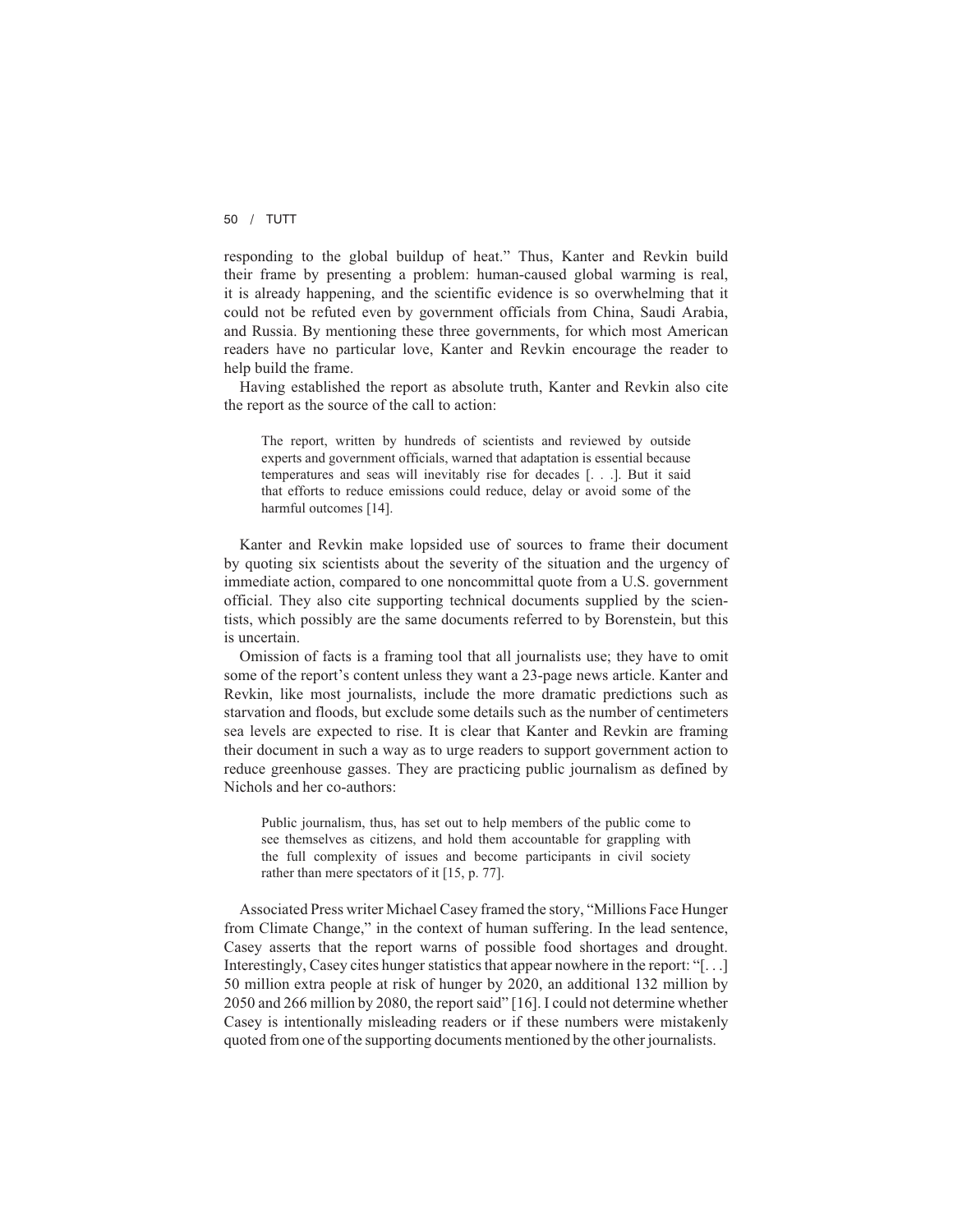Casey is mostly concerned with the human tragedy of starvation, flood, and drought, as well as the potential loss of income to people involved in agriculture, commercial fishing, and tourism. While Casey mentions the report's policy suggestions for adaptation, the details of these recommendations are omitted because they are not as essential to Casey's frame as they were to Kanter and Revkin's call to action.

The BBC news article, "Billions Face Climate Change Risk," is framed as straightforward reporting of the facts about climate change. Like Kanter and Revkin, the BBC article treats the information in the report as absolute truth. The report's reliability is established by including a description of the research behind the report: "The scientific work reviewed by IPCC scientists includes more than 29,000 pieces of data on observed changes in physical and biological aspects of the natural world" [17]. The major framing element is the lopsided use of sources: no quotes from climate change skeptics versus three quotes from members of IPCC Working Group II warning of human suffering due to climate change and calling for governments to take action.

Having established a tone of honest reporting of proven facts, the article includes some of the report's more alarming predictions mentioned in the other news accounts: water shortages, species extinction, and decreased crop yields. This simple textual frame of lopsided sources plus statements from the report is very effective in convincing the reader that global warming is both a scientific fact and a cause for concern.

# **OIL COMPANIES RESPOND TO THE REPORT**

There is no such tone, no sign of crisis, in news releases from oil companies on the topic of climate change. Predictably, these news releases are framed to present the oil companies as good corporate citizens eager to be part of the solution. News releases by ExxonMobil and ConocoPhillips both mention the need to reduce greenhouse emissions, but neither mentions any of the possible effects of climate change. This omission of facts helps frame the news releases by downplaying the potential threat posed by climate change.

A news release by ExxonMobil in response to the IPCC report praises the report as "an important contribution to climate science" and boasts that scientists from the oil company participated in writing it, but the news release de-emphasizes both the certainty of the report's science and the urgency of the report's recommendations. The news release says the report "describes the scientific basis for concern" and "attempts for the first time to characterize the probabilities for change" [18]. Far from showing ironclad proof of a need for urgent action, these phrases frame the report as new information about a theoretical problem. The news release later states that there is "increasing evidence" of global warming, again making it sound as though climate change is a newly discovered and unproven theory.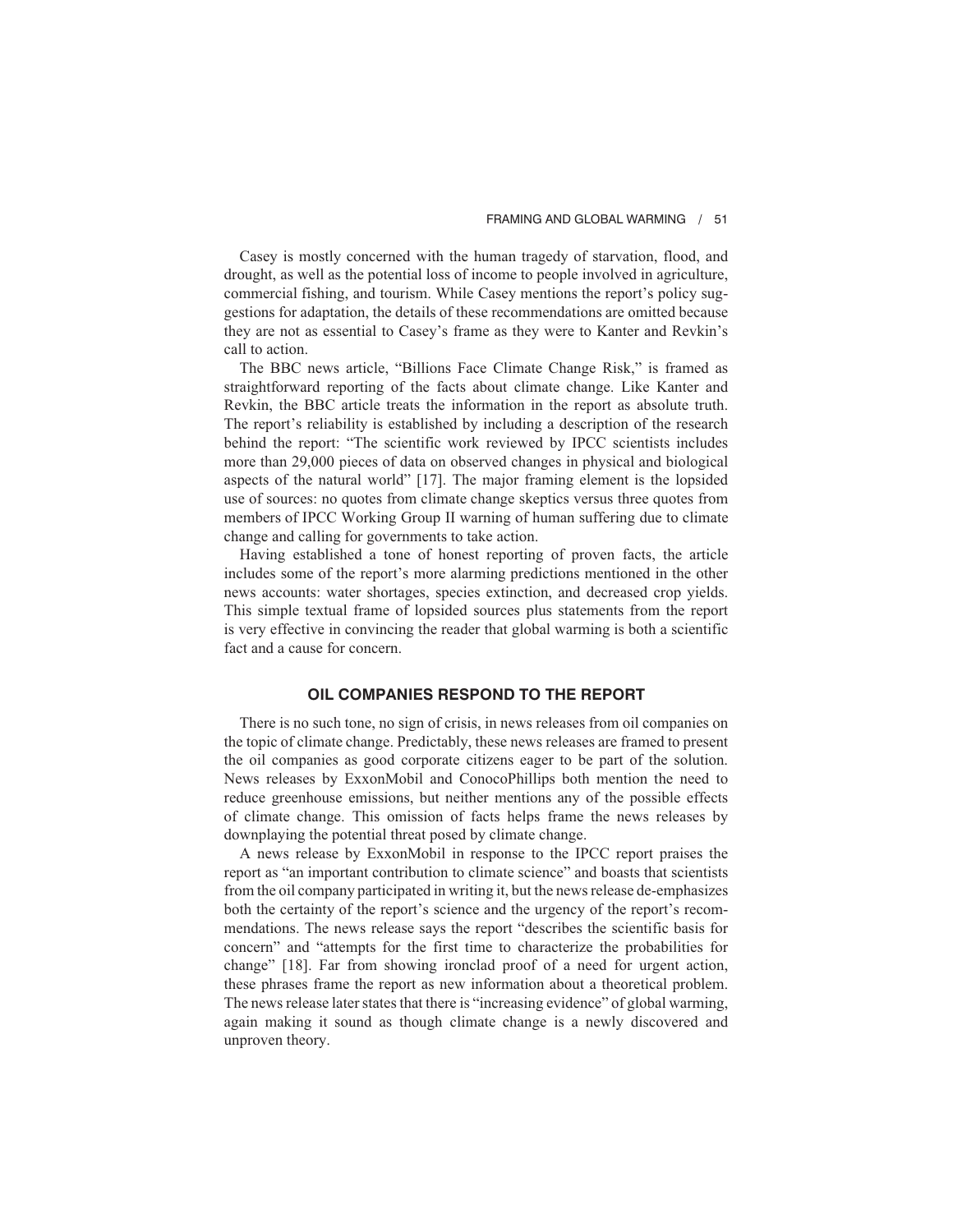The news release goes on to support policies to mitigate global warming, but says this should be done "keeping in mind the central importance of energy to the economies of the world" and "understanding the context of managing carbon emissions among other important world priorities, such as economic development, poverty eradication and public health." The qualifiers "keeping in mind" and "understanding the context" allow the company to support change while defending the status quo.

The final paragraph states that ExxonMobil is already conducting research in new technologies, completing the frame that the company's scientists are not only contributing to the IPCC report, but are working to solve the problem as well. The structure of the news release, along with careful selection of information, is essential to its frame: the news release begins with the company's participation in the report, goes on to downplay the need for drastic policy change, and concludes with the company working to find solutions.

A ConocoPhillips news release dated April 11, 2007, is framed as a news report about the oil company joining U.S. Climate Action Partnership, a group "dedicated to the quick enactment of strong national legislation to require significant reductions of greenhouse gas emissions," according to the news release [19].

The news release quotes ConocoPhillips CEO Jim Mulva as saying that such legislation should "be structured to avoid increasing the volatility of energy prices, and encourage energy efficiency" and "paced [. . .] in order to avoid undue impact on the economy."

As was the case with the ExxonMobil news release, there is no mention of the effects of climate change. The ConocoPhillips news release concludes by saying the company is implementing policies to improve energy efficiency in its facilities and refineries, closing the frame of a news story about a good corporate citizen. The news release does not mention the IPCC report. As with any news release, the lopsided use of sources—sources from the company only is essential to the frame.

An actual news story about this event by Kristen Hays in the *Houston Chronicle* does not quote the news release directly, but has numerous quotes from Mulva given at an April 11, 2007, news conference. Hays also quotes the first IPCC report, which was released in February 2007, as saying that research regarding climate change is "unequivocal" [20].

Hays frames her story in favor of the oil company, but she does practice good journalism by comparing ConocoPhillips's alternative-fuel research to its peers, noting that it lags behind BP, Shell, and Chevron but that ExxonMobil also is not spending in this area. Hays quotes a spokesperson from a proenvironment investment firm, who says the company "could be doing a lot more" and "lags behind the curve." These quotes, however, are sandwiched between statements about new programs ConocoPhillips is considering in renewable and alternative energy sources. This arrangement helps frame the story in favor of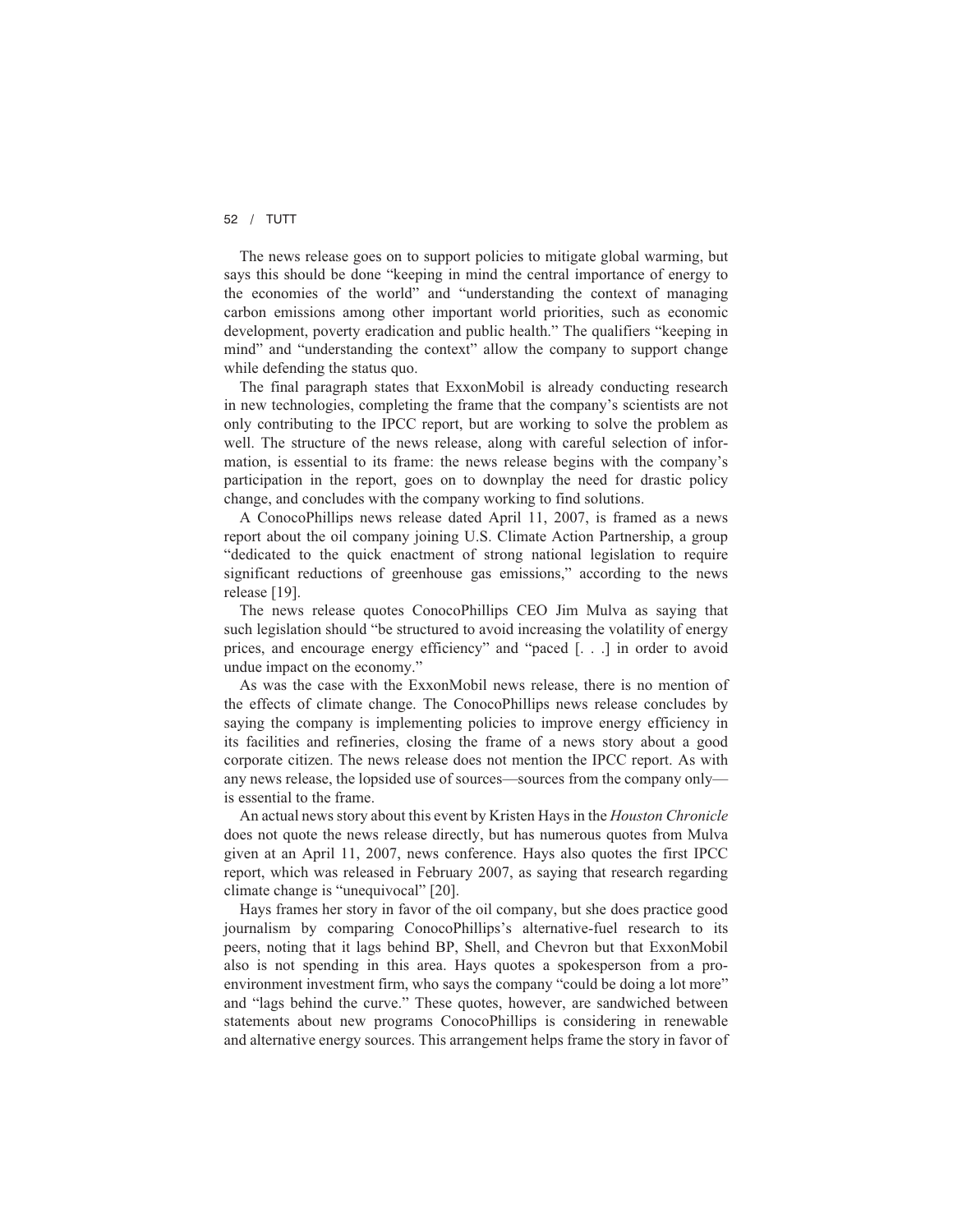the oil company, as does the story's conclusion, a quote from Mulva about the company being "quite proactive on climate change."

The framing of this story in a Houston newspaper about a Houston-based oil company can be analyzed in light of Cross and Lockyer's "Dynamics of Partisan Journalism." They write that the dynamics uncovered in their study "highlight how familiar processes of framing, agenda setting and journalist/source relationships [. . .] are inflected by the nature of local news production" and that "local news frames and agendas are constructed with the relationship between the local paper and local publics firmly in mind" [21, p. 287]. The pro-ConocoPhillips frame of the *Chronicle* story could be a result of these dynamics.

### **CONCLUSION**

The IPCC report, written and edited by committee, lacked a consistent frame and was a hybrid between a bureaucratic report and a call to action. The news articles in this study from national or international sources appear to practice public journalism by presenting information in a frame that encourages readers to accept the evidence presented in the report or to support government action based on the report. Corporate news releases are carefully framed to present selected information in a context favorable to the company.

This framing analysis shows that writers of technical documents, corporate news releases, and news articles frame their documents chiefly by choosing which facts to include or exclude, which we noted earlier as one of the chief aspects of framing. This choice of facts can either focus information into a call for action, as was done in some news articles, or it can dilute or de-emphasize information, as was done in the oil company news releases.

Structural elements such as the positioning of information also are important in framing. These structural elements include techniques such as placing proposition facts or quotes at the beginning and end of the document and sandwiching anti-position facts or quotes between pro-position statements. Intertextual references can be used to frame documents by describing a source document as factual, then quoting or paraphrasing selected sections of the document.

This analysis shows that technical communicators need to develop a working knowledge of framing techniques in order to present their information in the desired context. Every document is framed in one way or another; a well-defined frame enables a writer to focus on the most pertinent information in a document.

## **REFERENCES**

1. M. Boyle, M. Schmierbach, C. Armstrong, J. Cho, M. McClusky, D. McLeod, and D. Shah, Expressive Responses to News Stories About Extremist Groups: A Framing Experiment, *Journal of Communication, 56*:2, pp. 271-288, 2006.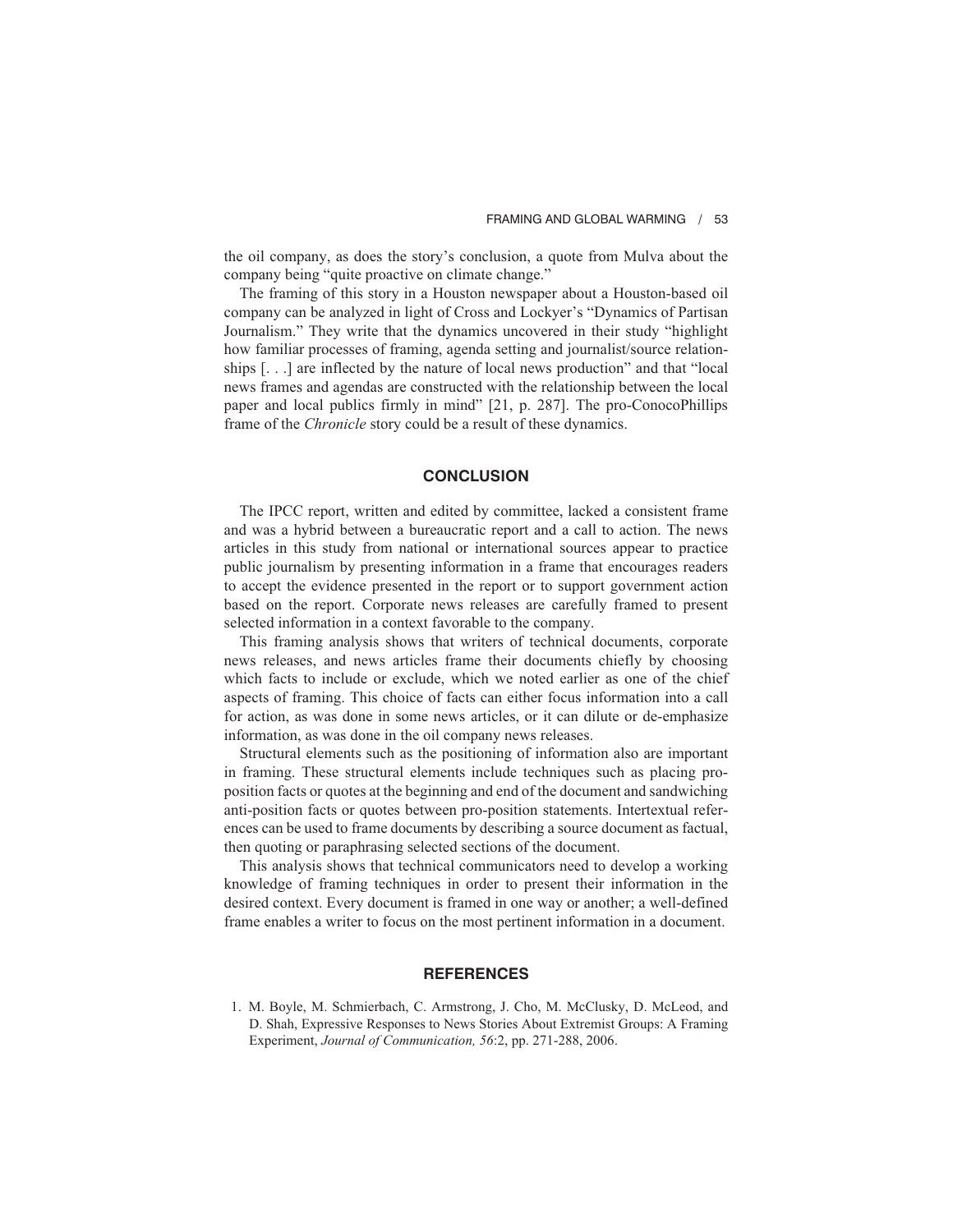- 2. R. Shannon, Building Blogs: A Multi-Dimensional Analysis of the Distribution of Frames on the 2004 Presidential Candidate Web Sites, *Journalism & Mass Communication Quarterly, 83*:2, pp. 329-345, 2006.
- 3. S. Aday, The Framesetting Effects of News: An Experimental Test of Advocacy Versus Objectivist Frames, *Journalism & Mass Communication Quarterly, 83*:4, pp. 767-784, 2006.
- 4. J. Grabill and M. Simmons, Toward a Critical Rhetoric of Risk Communication: Producing Citizens and the Role of Technical Communicators, *Technical Communication Quarterly, 7,* pp. 415-441, 1998.
- 5. American Society of Newspaper Editors, *ASNE Statement of Principles,* http://www.asne.org/kiosk/archive/principl.htm. 2006.
- 6. P. Parisi, Towards a Philosophy of Framing: News Narratives for Public Journalism, *Journalism and Mass Communication Quarterly, 74,* pp. 673-686, 1997.
- 7. J. Kuypers, *The Art of Rhetorical Criticism,* Pearson, Boston, 2005.
- 8. A. Solin, Intertextuality as Mediation: On the Analysis of Intertextual Relations in Public Discourse, *Text, 24,* pp. 267-296, 2004.
- 9. R. Harris, Rhetoric of Science, *College English, 53,* pp. 282-307, 1991.
- 10. J. Segal and A. Richardson, Scientific Ethos: Authority, Authorship, and Trust in the Sciences, *Configurations, 11,* pp. 137-144, 2003.
- 11. A. Gross, Does Rhetoric of Science Matter? The Case Of the Floppy-Eared Rabbits, *College English, 58*:3, pp. 933-943, 1991.
- 12. Intergovernmental Panel on Climate Change Fourth Assessment Report, Working Group II, Summary for Policymakers, *Climate Change 2007: Climate Change Impacts, Adaptation and Vulnerability,* http://www.ipcc.ch/SPM6avr07.pdf, 2007.
- 13. S. Borenstein, Scientists Get Last Say in Climate Study, *AP Online,* http://www.washingtonpost.com/wp-content/article/2007/04/07/AR2007040700568. html?sub=new, April 7, 2007.
- 14. J. Kanter and A. Revkin, Emissions Already Affecting Climate, Report Says, *New York Times on the Web,*
- http://www.nytimes.com/2007/04/06/science/earth/06cnd-climate.html?, April 6, 2007. 15. S. Nichols, L. Friedland, H. Rojas, J. Cho, and D. Shah, Examining the Effects of Public Journalism on Civil Society from 1994 to 2002: Organizational Factors, Project Features, Story Frames, and Citizen Engagement, *Journalism and Mass Communication Quarterly, 83,* pp. 77-100, 2006.
- 16. M. Casey, Millions Face Hunger from Climate Change, *AP Online,* http://news.yahoo.com/s/ap/20070410/ap\_on\_sc/climate\_change\_ylt=AiEZkYuPT70 6VbRiBeQWMDKs0NUE, April 10, 2007.
- 17. BBC News, Billions Face Climate Change Risk, *BBC News Web Site,* http://news.bbc.co.uk/2/hi/science/nature/6532323.stm, April 6, 2007.
- 18. ExxonMobil Media Relations, ExxonMobil's Response to Publication of the IPCC Fourth Assessment Report of Climate Science, http://www.exxonmobil.com/Corporate/Newsroom/NewsReleases/corp\_nr\_mr\_clim ate \_ipcc.asp, April 9, 2007.
- 19. ConocoPhillips Company, ConocoPhillips Supports Mandatory National Framework to Reduce Greenhouse Gas Emissions, http://www.conocophillips.com/newsroom/news\_releases/2007+News+Releases/ 041107.htm, April 11, 2007.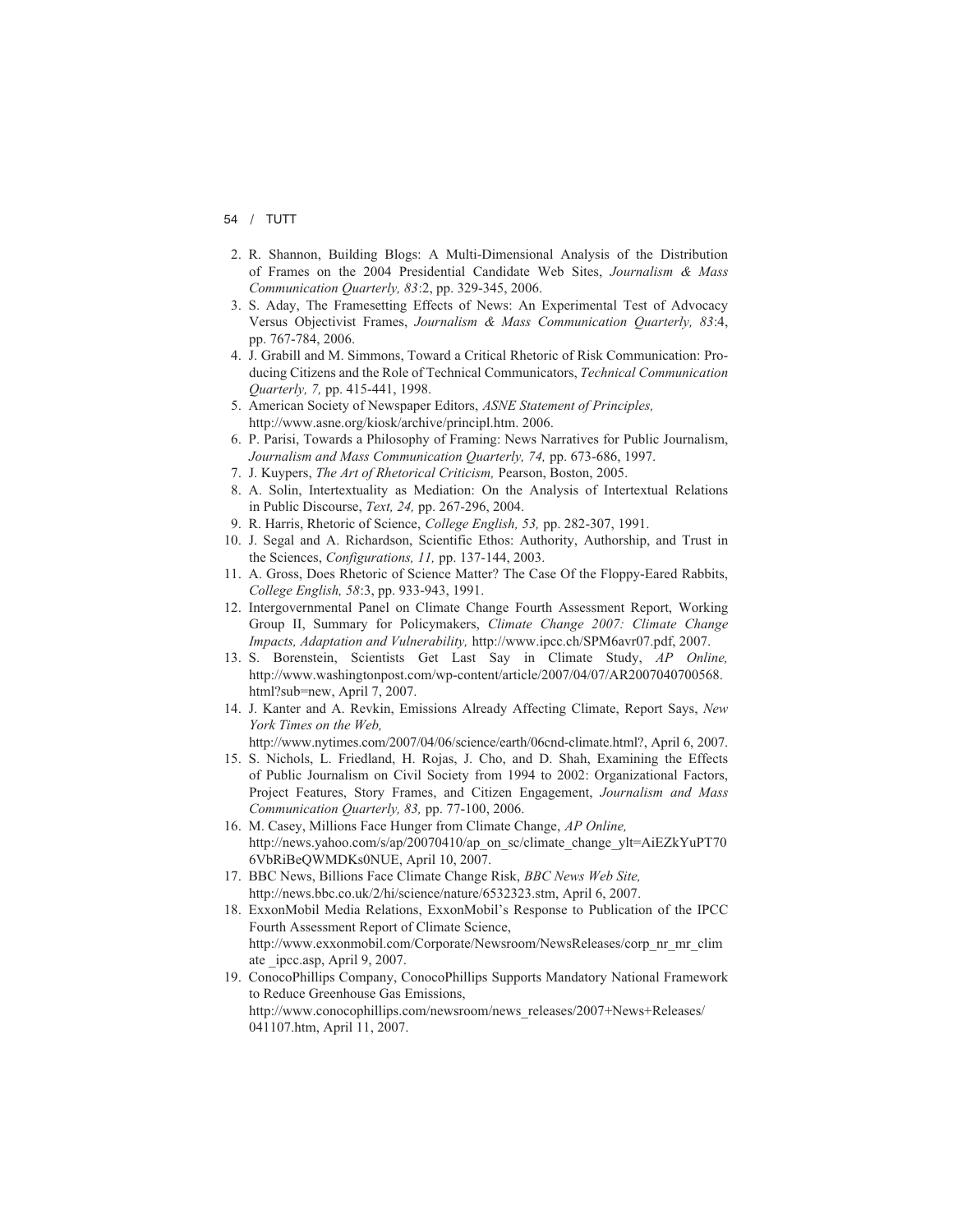## FRAMING AND GLOBAL WARMING / 55

- 20. K. Hays, ConocoPhillips Joins Emissions Push, *Houston Chronicle,* http://www.chron.com/disp/story.mpl/headline/biz/4704264.htm1, April 11, 2007.
- 21. S. Cross and S. Lockyer, Dynamics of Partisan Journalism, *Journalism Studies, 7,* pp. 274-291, 2006.

Direct reprint requests to:

Bryan Tutt 3403 Woodsage Drive Sugarland, TX 77479 e-mail: bryan.tutt@ttu.edu